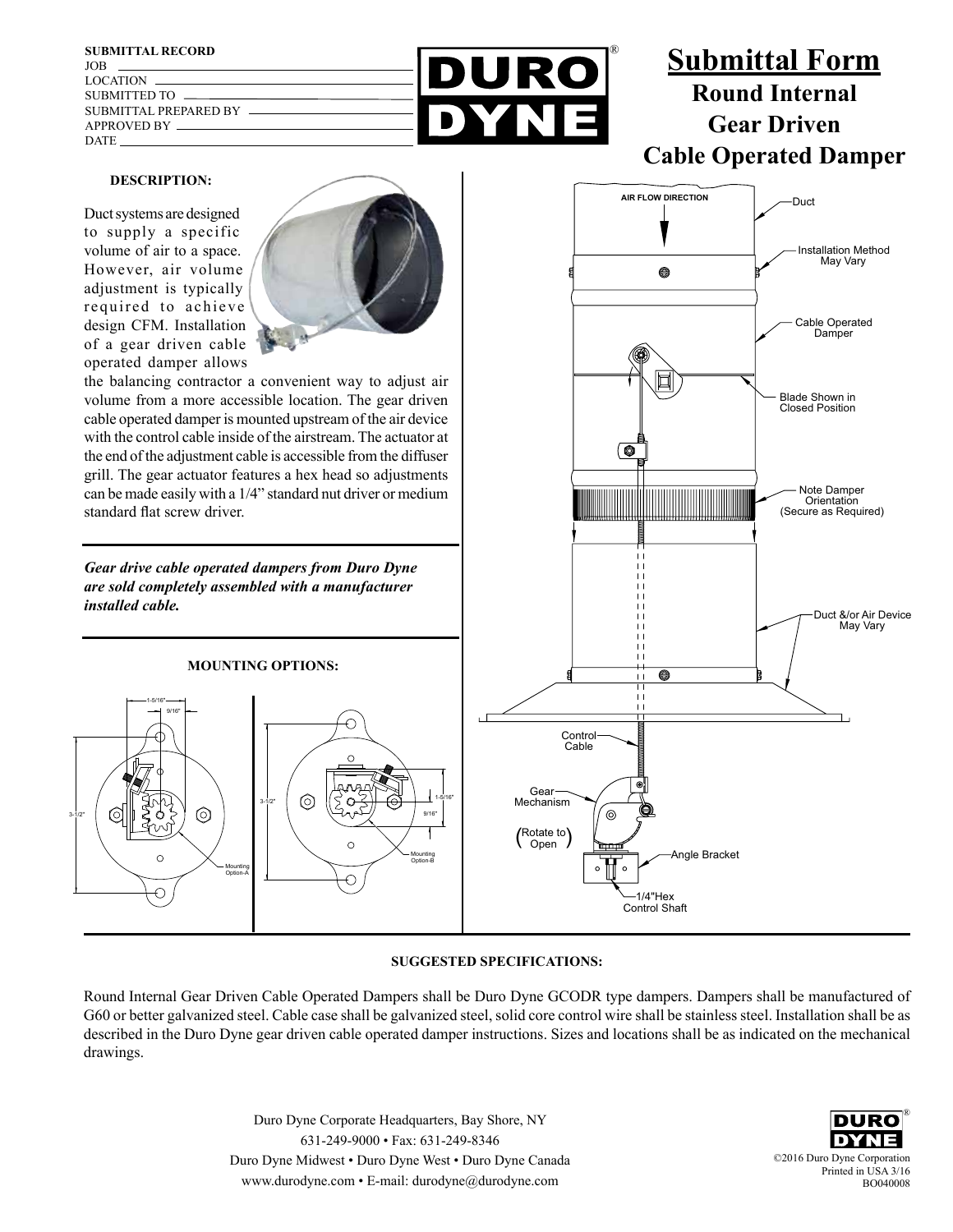## **STANDARD APPLICATION WITH CEILING DIFFUSER**



|                   |                         |          |         |          | <b>Damper Specifications</b> |         |         |         |         |         |
|-------------------|-------------------------|----------|---------|----------|------------------------------|---------|---------|---------|---------|---------|
| Item Code         | GCODR04 thru<br>GCODR08 | GCODR09  | GCODR10 | GCODR12  | GCODR14                      | GCODR16 | GCODR18 | GCODR20 | GCODR22 | GCODR24 |
| Housing<br>Length |                         |          | 11      | 14       | 14                           | 16      | 19      | 20      | 24      | 24      |
| Diameter          | $4"$ thru $8"$          | $\Omega$ | 10      | າາ<br>14 | 14                           | 16      | 18      | 20      | 22      | 24      |
| Housing<br>Gage   | 24 gage                 | 22 gage  | 22 gage | 22 gage  | 22 gage                      | 22 gage | 22 gage | 22 gage | 22 gage | 22 gage |

Duro Dyne Corporate Headquarters, Bay Shore, NY 631-249-9000 • Fax: 631-249-8346 Duro Dyne Midwest • Duro Dyne West • Duro Dyne Canada www.durodyne.com • E-mail: durodyne@durodyne.com

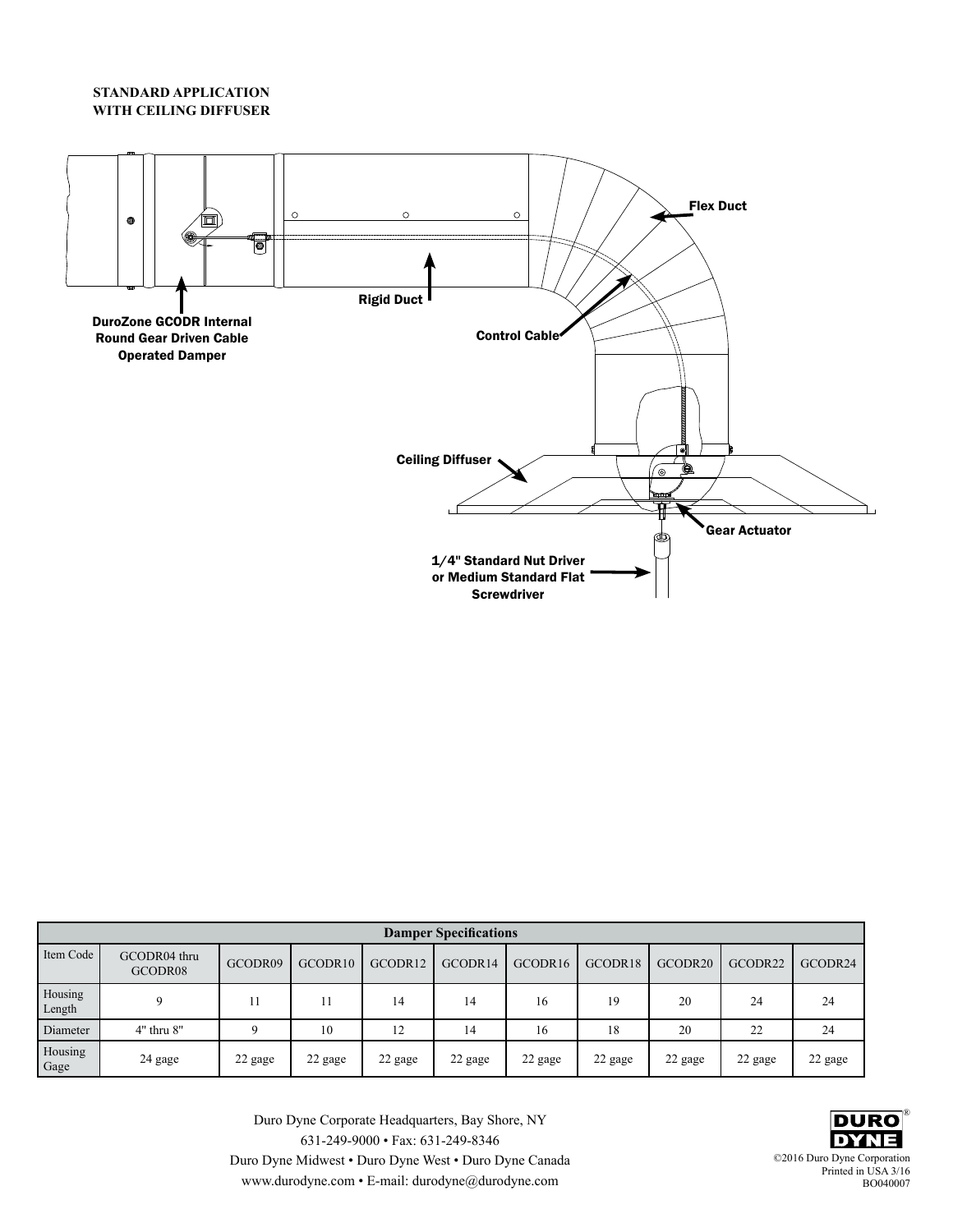## **STANDARD APPLICATION WITH LINEAR SLOT DIFFUSER**





Duro Dyne Corporate Headquarters, Bay Shore, NY 631-249-9000 • Fax: 631-249-8346 Duro Dyne Midwest • Duro Dyne West • Duro Dyne Canada www.durodyne.com • E-mail: durodyne@durodyne.com